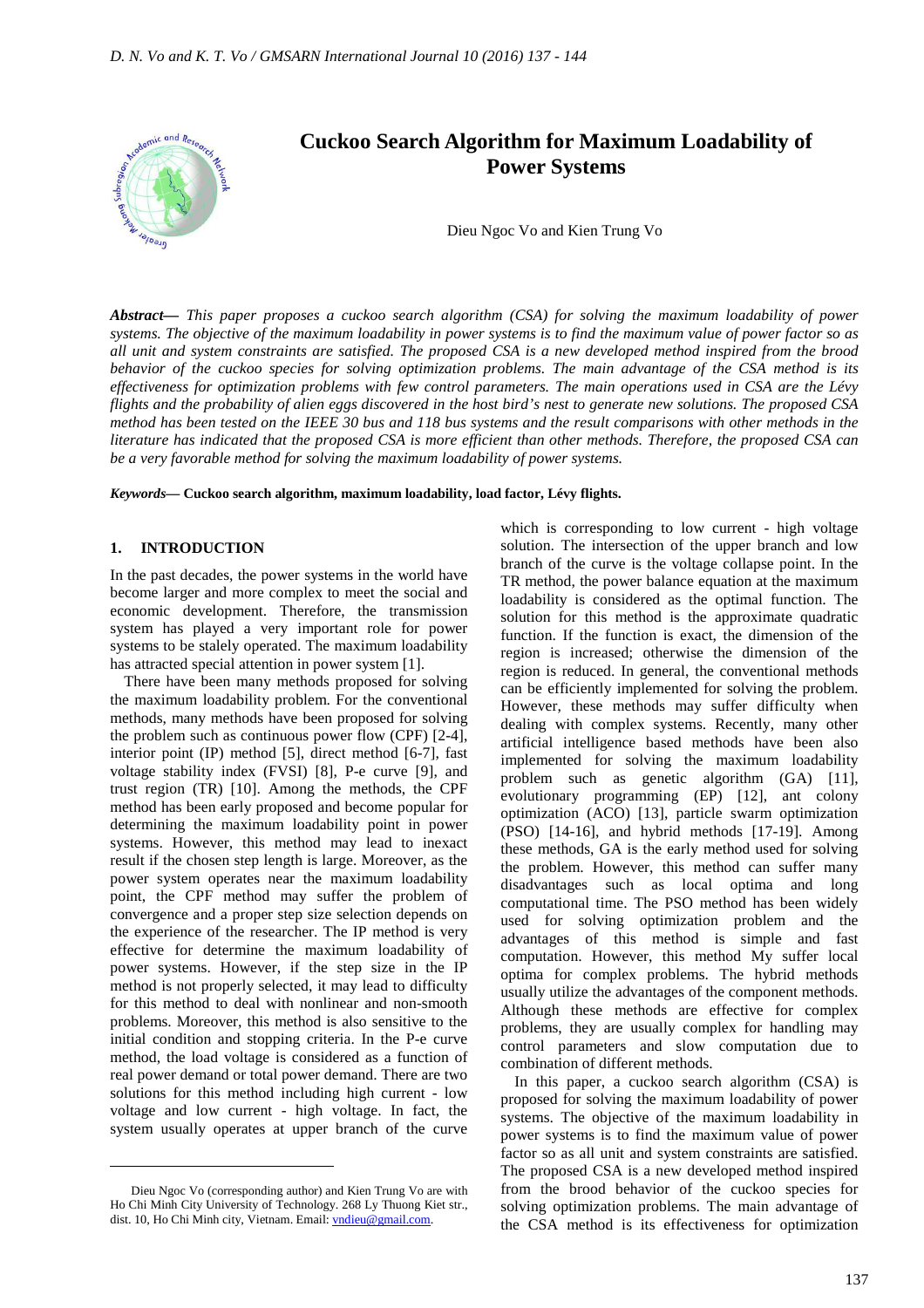problems with few control parameters. The main operations used in CSA are the Lévy flights and the probability of alien eggs discovered in the host bird's nest to generate new solutions. The proposed CSA method has been tested on the IEEE 30 bus and 118 bus systems and the obtained results have been compared to those from other methods in the literature.

# **2. PROBLEM FORMULATION**

The objective of the maximum loadability problem is to maximize the load factor of the power system satisfying system constraints such as power generation limits, bus voltage limits, tap changer limits and switchable capacitor limits [3]. Mathematically, the maximum loadability problem is formulated as follows:

$$
\operatorname{Max} f = \lambda \tag{1}
$$

where  $\lambda$  is load factor representing the load incensement of system from the current operating point to the maximum point as

$$
0 \le \lambda \le \lambda_{critical} \tag{2}
$$

in which,  $\lambda = 0$  for the base case and  $\lambda = \lambda_{critical}$  for the voltage collapse case.

The load demand at load buses is simultaneously increased as follows [14]:

$$
P_{di} = P_{di0} + \lambda P_d \tag{3}
$$

$$
Q_{di} = Q_{di0} + \lambda Q_d \tag{4}
$$

where  $P_{di}$  is the real power at load bus *i*;  $P_{di0}$  is the initial real power at load bus *i*; *Qdi* is the reactive power at load bus *i*; *Qdi0* is the initial real power at load bus *i*.

As the real power  $P_{di}$  and reactive power  $Q_{di}$  at load bus *i* increase with respect to  $P_{di0}$  and  $Q_{di0}$ , (3) and (4) can be rewritten:

$$
P_{di} = P_{di0}(1+\lambda) \tag{5}
$$

$$
Q_{di} = Q_{di0}(1+\lambda) \tag{6}
$$

subject to

- Real and reactive power balance

$$
P_{gi} - P_{di} = |V_i| \sum_{i=1}^{N_b} |Y_{ij}| |V_j| \cos(\delta_i - \delta_j - \theta_{ij})
$$
 (7)

$$
Q_{gi} - Q_{di} = |V_i| \sum_{i=1}^{N_b} |Y_{ij}| |V_j| \sin(\delta_i - \delta_j - \theta_{ij})
$$
 (8)

where  $N_b$  is number of buses;  $|V_i|$  and  $\delta_i$  are voltage magnitude and angle at bus *i*, respectively;  $|Y_{ij}| \angle \theta_{ij}$  is the *i*<sup>th</sup> element of the bus admittance matrix.

As load increased, the value of  $F_{pi}$  and  $F_{qi}$  is defined as follows: [10]

$$
F_{pi} = P_{gi} - P_{di} - |V_i| \sum_{i=1}^{N_b} |Y_{ij}| |V_j| \cos(\delta_i - \delta_j - \theta_{ij})
$$
 (9)  

$$
F_{qi} = Q_{gi} - Q_{di} - V_i | \sum_{i=1}^{N_b} |Y_{ij}| |V_j| \sin(\delta_i - \delta_j - \theta_{ij})
$$
 (10)

where  $P_{di}$  and  $Q_{di}$  are from (5) and (6), respectively.

- Real power upper and lower limits

$$
P_{gi,max} \le P_{gi} \le P_{gi,min}, i = 1,...,N_g
$$
\n
$$
(11)
$$

where  $N<sub>o</sub>$  is number of generation buses.

- Reactive power upper and lower limits

$$
Q_{gi,max} \le Q_{gi} \le Q_{gi,min}, i = 1,...,N_g
$$
\n(12)

- Upper and lower limits of bus voltage magnitude and angle limits

$$
|V_i|_{min} \le |V_i| \le |V_i|_{max}, i = 1, ..., N_b
$$
 (13)

$$
\delta_{i,min} \le \delta_i \le \delta_{i,max} \tag{14}
$$

- Transformer tap changer limits

$$
T_{k,min} \le T_k \le T_{k,max}, k = 1, \dots, N_t
$$
\n
$$
(15)
$$

where  $N_t$  is number of transformers.

- Switchable shunt capacitor bank limits

$$
Q_{ci,min} \le Q_{ci} \le Q_{ci,max}, i = 1,...,N_c
$$
 (16)

where  $N_c$  is number of switchable capacitor bank.

# **3. IMPLEMENTATION OF CSA FOR THE MAXIMUM LOADABILITY PROBLEM**

The proposed CSA was developed by Yang and Deb in 2009 [20] inspired from the behaviors of the cuckoo species in the nature combined with Le1vy flights. The behavior of the cuckoo species is laying their eggs in the nest of other species which have similar egg with the cuckoo species. For surviving, the cuckoo species usually hatch before the host bird and young cuckoo birds also look similar the young bird of the host bird. If the host bird discovers a strange egg or young bird in its nest, it whether destroys the nest or abandon the nest to construct a new one. On the other hand, many animals or insects have their behavior similar to Lévy flights which is a random walk with the heavy-tailed step-lengths of probability distribution [20].

The CSA is developed based on the three rules as follows:

- Each cuckoo bird lays an egg at a certain time to any preselected nest among the host nests.

- The best egg with best quality will be transferred to the next generation.

- The number of host nests is fixed, and the alien by the cuckoo species can be discovered with a probability of  $p_a$  in the range [0,1]. For this case, the host bird whether throws alien egg away or abandons the nest to construct a new one.

For implementation of CSA to the problem, the map from the problem to the proposed method is as follows:

- Each egg in a nest represents a solution for the problem and the egg which is not discovered by the host bird will be considered the best solution for the next step.

- The quality of the obtained solutions will be evaluated by a fitness function defined as a combination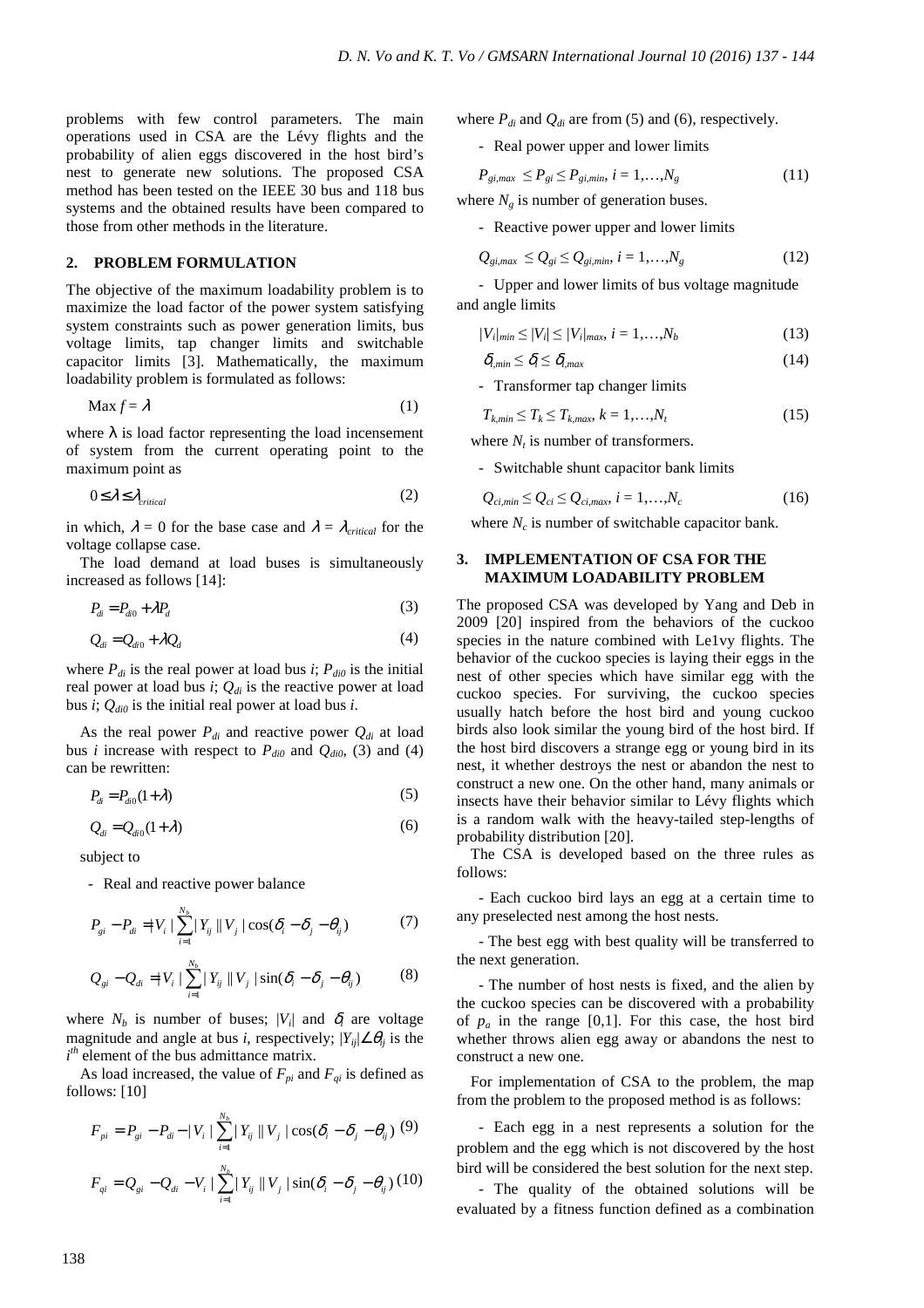of the objective function and penalized constraints associated a penalty factor.

- At each step, the new solutions (eggs) are generated by Lévy flights and the probability of an alien egg discovered by the host bird will replace the worse ones.

The steps for implementation of CSA to the problem are as follows.

## *3.1 Initialization*

Each nest  $X_d$ ,  $d = 1, \ldots, N_p$  which is the number of nests representing the power factor  $\lambda$  is initialized as follows:

$$
X_d = X_{d,min} + rand_1^*(X_{d,max} - X_{d,min})
$$
\n
$$
(17)
$$

where  $X_{d,max} = \lambda_{critical}$ ,  $X_{d,min} = 0$ , and *rand<sub>1</sub>* is the random number in [0,1].

After the nests initialized, the power flow problem will be solved for the fixed power factors. In this paper, the power flow problem is solved by Newton-Raphson using Matpower toolbox [21]. The fitness function for evaluation of the obtained solutions defended as:

*N*

$$
Fit_{d} = K_{1} * (1/\lambda) + K_{2} * \sum_{i=1}^{N_{s}} (F_{pi}^{2} + F_{qi}^{2})
$$
  
+  $K_{3} \sum_{i=1}^{N_{s}} FP_{i}^{2} + K_{4} * \sum_{i=1}^{N_{s}} FQ_{i}^{2} + K_{5} * \sum_{i=1}^{N_{d}} FV_{i}^{2}$  (18)

where  $K_1$ ,  $K_2$ ,  $K_3$  and  $K_4$  are penalty factors;  $N_b$ ,  $N_g$  and  $N_d$  are number of buses, generation buses and load buses, respectively;  $FP_i$  is the real power mismatch at generation bus *i* determined by:

$$
FP_i = \begin{cases} P_{gi} - P_{gi, \text{max}} & \text{If } P_{gi} > P_{gi, \text{max}} \\ P_{gi, \text{min}} - P_{gi} & \text{If } P_{gi} < P_{gi, \text{min}} \\ 0 & \text{Otherwise} \end{cases}
$$
(19)

 $FQ_i$  is the reactive power mismatch at generation bus *i* calculated by:

$$
FQ_i = \begin{cases} Q_{si} - Q_{si,\text{max}} & \text{If } Q_{si} > Q_{si,\text{max}} \\ Q_{si,\text{min}} - Q_{si} & \text{If } Q_{si} < Q_{si,\text{min}} \\ 0 & \text{Otherwise} \end{cases}
$$
(20)

and *FV<sup>i</sup>* is the voltage mismatch as bus *i*:

$$
FV_i = \begin{cases} V_i - V_{i,\text{max}} & \text{If } V_i > V_{i,\text{max}} \\ V_{i,\text{min}} - V_i & \text{If } V_i < V_{i,\text{min}} \\ 0 & \text{Otherwise} \end{cases}
$$
(21)

Each initial nest is set to  $X_{best,d}$  representing the best case for each nest and the best nest is set to *Gbest* representing the best nest among the population.

## *3.2 New Solution Generation via Lévy Flights*

The new solution generation via Lévy flights using Mantegna algorithm [22] is calculated as follows:

$$
X_{d,new} = X_{best} + \alpha \times rand_2 \times \Delta X_{d,new} \tag{22}
$$

where the positive  $\alpha$  is the step length of the Lévy flights,  $rand_2$  is a random number in  $[-1,1]$ , and the incremental ∆*Xd,new* is calculated by:

$$
\Delta X_{d,new} = \nu \frac{\sigma_x(\beta)}{\sigma_y(\beta)} \big(X_{best,d} - G_{best}\big) \tag{23}
$$

in which,

$$
V = \frac{rand_x}{|rand_y|^{1/\beta}}
$$
 (24)

$$
\sigma_x(\beta) = \left[ \frac{\Gamma(1+\beta) \times \sin\left(\frac{\pi\beta}{2}\right)}{\Gamma\left(\frac{1+\beta}{2}\right) \times \beta \times 2^{\left(\frac{\beta-1}{2}\right)}} \right]^{1/\beta} \tag{25}
$$

$$
\sigma_{y}(\beta) = 1 \tag{26}
$$

where  $rand_x$  and  $rand_y$  are random distributions with standard deviation of  $\sigma_x(\beta)$  and  $\sigma_y(\beta)$ ,  $\beta$  is the distribution factor (0.3< $\beta$ <1.99), and  $\Gamma$  is a gamma distribution function.

The new obtained solution should also satisfy the limits of the power factor.

$$
X_{d,new} = \begin{cases} X_{d,new} - X_{d,max} & \text{If } X_{d,new} > X_{d,max} \\ X_{d,min} - X_{d,new} & \text{If } X_{d,new} < X_{d,min} \\ 0 & \text{Otherwise} \end{cases}
$$
 (27)

The new solution is used for solving the power flow problem and then the fitness function (18) is used for evaluation of the new solution.

For each nest, the current fitness value is compared to that from the best previous one and the nest corresponding to the best fitness function value is set to *Xd,best* for the next step of calculation. The nest corresponding to the best fitness function so far is set to *Gbest*.

# *3.3 New Solution Generation via the Alien Egg Discovery*

For the cuckoo eggs, some of them may be discovered by the host bird and the host bird either abandons its nest and builds a new one or destroys the eggs. The solutions corresponding to the discovered eggs are considered the low quality ones and they should be replaced by the new ones. The new solution generated via the probability of an alien egg discovered in the host bird's nets is calculated by:

$$
X_{d,dis} = X_{d,best} + K \times \Delta X_{d,dis}
$$
 (28)

in which, *K* is the update step size determined as follows:

$$
K = \begin{cases} 0 & \text{if } rand_3 < p_a \\ 1 & \text{if } rand_3 \ge p_a \end{cases} \tag{29}
$$

and the step value  $\Delta X_{d,dis}$  is determined by

$$
\Delta X_{d,dis} = rand_4 \times [randp_1(X_{d,best}) - randp_2(X_{d,best})]
$$
\n(30)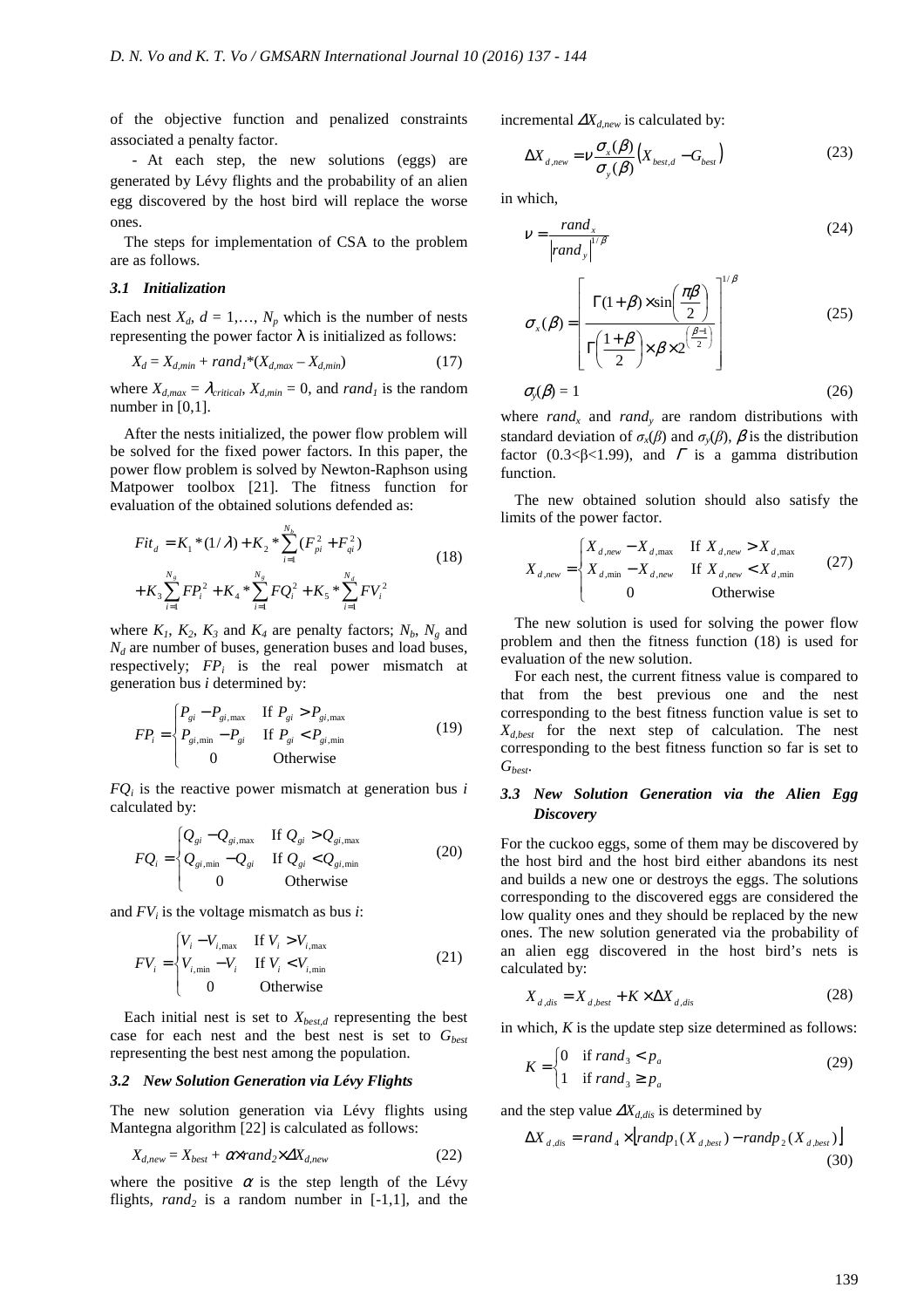where  $rand_3$  and  $rand_4$  are the random number in the range  $[0,1]$ ,  $p_a$  is the probability of an alien egg discovered in the host bird's nest,  $randp<sub>I</sub>(X<sub>d, best</sub>)$  và  $randp_2(X_{d, best})$  are the random perturbation for positions of nests in *Xd,best*.

In this step, the obtained value of  $X_{d,dis}$  is also adjusted if it violates its limits similar to (27). The power flow problem is performed using Newton-Raphson method [21] and the fitness function (18) is used to evaluate the quality of the new obtained solution. By comparing the value of the fitness function at the current step and the previous one to choose  $X_{d, best}$  for each nest and  $G_{best}$  for all the nests.

#### *3.4 Stooping Criteria*

In the proposed method, the stopping criteria are based on the maximum number of iterations. The algorithm will stop as the maximum number of iterations is reached.

#### **4. NUMERICAL RESULTS**

The proposed method has been tested on the IEEE 30 and 118 bus systems. For the test systems, the control parameters such as the number of nests, maximum number of iterations, and probability  $p_a$  are selected by experiments. By tuning, these values are selected as follows:  $N_p = 10$ ,  $N_{max} = 100$  and  $p_a = 0.5$ . The proposed algorithm is coded in Matlab and run on a 2.0 GHz PC with 2GB of RAM.

## *4.1 The IEEE 30-Bus System*

The IEEE bus system from [21] is a part of American

Electric Power System (in the Midwestern US) in 1961 having six generators and 41 branches including four transformers. The system configuration is given in Figure 1.

The result obtained by the proposed CSA has been compared to that from multi agent-based hybrid particle swarm optimization (MAHPSO) [15] differential evolution (DE) [19] and hybrid differential evolution with particle swarm optimization (HDEPSO) [19] as in Table 1. As observed from the table, the proposed CSA has obtained the highest total real power load among the compared methods. The maximum voltage amplitude and angle obtained by CSA for the IEEE 30 bus system is given in Table 2. The convergence characteristic of the proposed CSA for the test system is given in Figure 2.

**Table 1. Result comparison for the IEEE 14-bus system**

| Method                 | Max total real<br>power load (pu) | CPU time<br>(s) |
|------------------------|-----------------------------------|-----------------|
| MAHPSO <sup>[15]</sup> | 2.6081                            |                 |
| <b>DE</b> [19]         | 2.6709                            |                 |
| HDEPSO <sub>[19]</sub> | 2.6974                            |                 |
| CSA                    | 2.8396                            | 85.301          |



**Fig. 1. The IEEE 30-bus system.**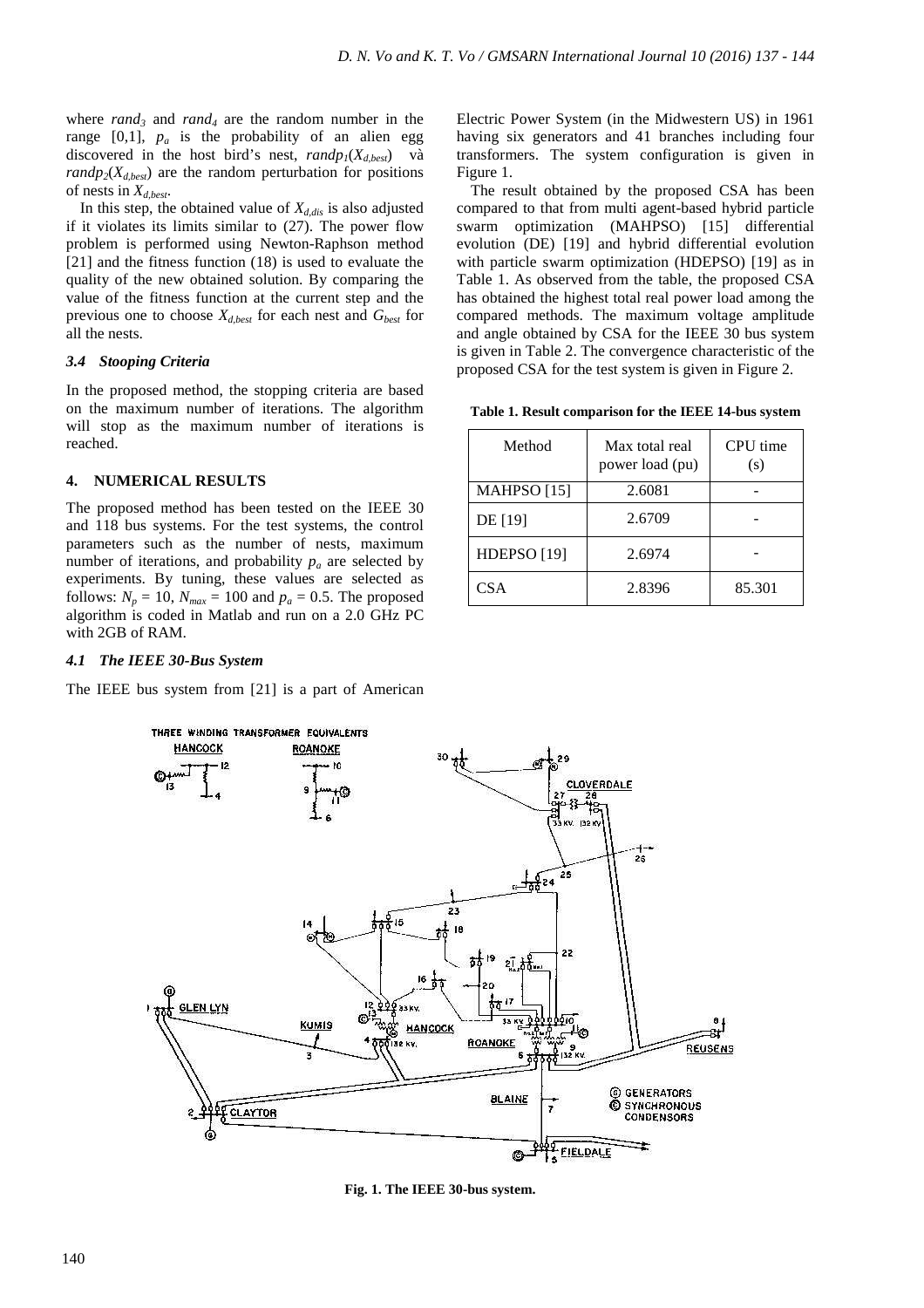| <b>Bus</b>     | Voltage<br>(pu) | Angle<br>(degree) | <b>Bus</b> | Voltage<br>(pu) | Angle<br>(degree) |
|----------------|-----------------|-------------------|------------|-----------------|-------------------|
| 1              | 1.0000          | 0.0000            | 16         | 0.9631          | $-11.3313$        |
| 2              | 1.0000          | $-2.9802$         | 17         | 0.9632          | $-12.2847$        |
| 3              | 0.9626          | $-5.4061$         | 18         | 0.9488          | $-12.9567$        |
| $\overline{4}$ | 0.9569          | $-6.5069$         | 19         | 0.9441          | -13.5354          |
| 5              | 0.9646          | $-6.1111$         | 20         | 0.9505          | $-13.2798$        |
| 6              | 0.9451          | $-7.6755$         | 21         | 0.9897          | $-12.8340$        |
| 7              | 0.9368          | $-7.9491$         | 22         | 1.0000          | $-12.8265$        |
| 8              | 0.9240          | $-8.5290$         | 23         | 1.0000          | $-11.1806$        |
| 9              | 0.9645          | $-10.6437$        | 24         | 0.9812          | $-12.1774$        |
| 10             | 0.9757          | $-12.1492$        | 25         | 0.9840          | $-10.8271$        |
| 11             | 0.9645          | $-10.6437$        | 26         | 0.9550          | $-11.5530$        |
| 12             | 0.9748          | $-9.8114$         | 27         | 1.0000          | $-9.5531$         |
| 13             | 1.0000          | $-6.7653$         | 28         | 0.9460          | $-8.1693$         |
| 14             | 0.9615          | $-11.2216$        | 29         | 0.9667          | -11.6301          |
| 15             | 0.9670          | $-11.4058$        | 30         | 0.9476          | $-13.1195$        |

**Table 2. The maximum voltage amplitude and angle by CSA for the IEEE 30 bus system** 



**Fig. 2. The convergence characteristic of CSA for the IEEE 30 bus system.** 

#### *4.2 The IEEE 118-Bus System*

The IEEE 118 bus system from [21], [23] representing a portion of the American Electric Power System (in the Midwestern US) in 1962 includes 54 generation buses, 64 load buses, and 186 branches where 9 transformers are located at branches 8, 32, 36, 51, 93, 95, 102, 107, and 127 and 14 switchable capacitor bank located at buses 5, 34, 37, 44, 45, 46, 48, 74, 79, 82, 105, 107, and 110. The configuration of the system is given in Figure 3.

The result obtained by the proposed CSA for the system has been compared to that from other methods including MAHPSO [15], DE [19], HDEPSO [19], and hybrid PSO [17] as in Table 3. The result comparison has indicated that the proposed CSA is the most efficient methods for dealing with this system. The convergence characteristic of the proposed CSA for the test system is in given in Figure 4.

**Table 3. Result comparison for the IEEE 118-bus system** 

| Method                 | Max total real<br>power load (pu) | CPU time<br>(s) |
|------------------------|-----------------------------------|-----------------|
| MAHPSO <sub>[15]</sub> | 56.450                            |                 |
| DE [19]                | 56.543                            |                 |
| HDEPSO <sub>[19]</sub> | 57.0156                           |                 |
| <b>HPSO</b> [17]       | 55.146                            |                 |
| CSA                    | 62.5671                           | 806.556         |

## **5. CONCLUSION**

In this paper, the proposed CSA has been effectively implemented for solving the maximum loadability of power systems. The proposed CSA method is effective for solving optimization problem with few control variables. The proposed CSA has been tested on the IEEE 30 and 118 bus systems and the obtained results have been compared to those from other methods in the literature. The result comparisons have shown that the proposed CSA is more efficient than other methods for the test systems. Therefore, the proposed CSA can be a very favorable method for solving the maximum loadability of power systems.

# **ACKNOWLEDGEMENT**

This research is funded by Ho Chi Minh City University of Technology (HCMUT) under grant number TNCS-ĐĐT-2015-19.

#### **REFERENCES**

- [1] Youjie Dai, James D. McCalley, and Vijay Vittal, "Simplification, Expansion and Enhancement of Direct Interior Point Algorithm for Power System Maximum Loadability," IEEE Trans. Power Systems, vol. 15, no. 3, Aug. 200, pp. 1014-1021.
- [2] V. Ajjarapu and C. Christy, "The continuation power flow: A tool for steady state voltage stability analysis", IEEE Trans. Power Systems, vol. 7, no. 1, Feb. 1992, pp. 416-423.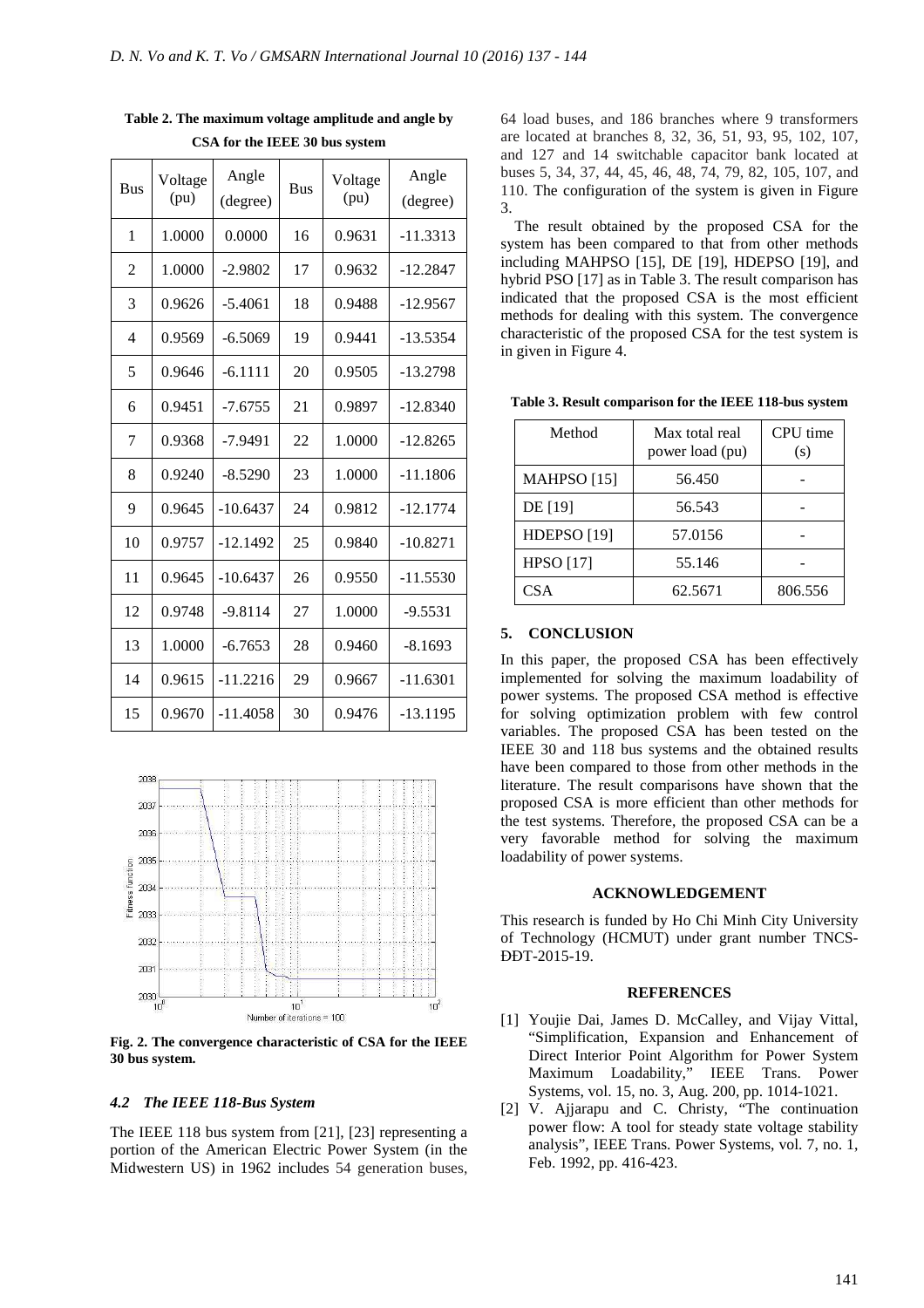

**Fig. 3. The IEEE 118-bus system.** 



**Fig. 4. The convergence characteristic of CSA for the IEEE 118 bus system.** 

[3] K. Gnanambal, Single phase and three phase power flow analysis using hybrid differential evolution and particle swarm optimization, PhD thesis, Faculty of Electrical Engineering, Anna University, December 2010.

- [4] ElFadil Zakaria; Kamal Ramadan, and Dalia Eltigani, "Method of computing maximum loadability, using continuation power flow, case study sudan national grid," In Proc. 2013 International Conference on Computing, Electrical and Electronics Engineering (ICCEEE), Khartoum, Aug. 2013, pp. 663 – 667.
- [5] G.D. Irisarri, X. Wang, J. Tong, S. Moktari, "Maximum loadability of power systems using interior point non-linear optimization method," IEEE Trans. Power Systems, vol. 12, no. 1, Feb. 1997, pp. 162–172.
- [6] Roberto S. Salgado, Anesio F. Zeitune, A direct method based on tensor calculation to determine maximum loadability power flow solutions, *Electric Power Systems Research*, vol. 103, Oct. 2013, pp. 114-121.
- [7] Anésio Felipe Zeitune and Roberto de Souza Salgado, "A direct method to determine the maximum loadability bifurcation point in electric power systems." In Proc. 2nd International Conference on Engineering Optimization, September 6-9, 2010, Lisbon, Portugal, pp. 1-10.